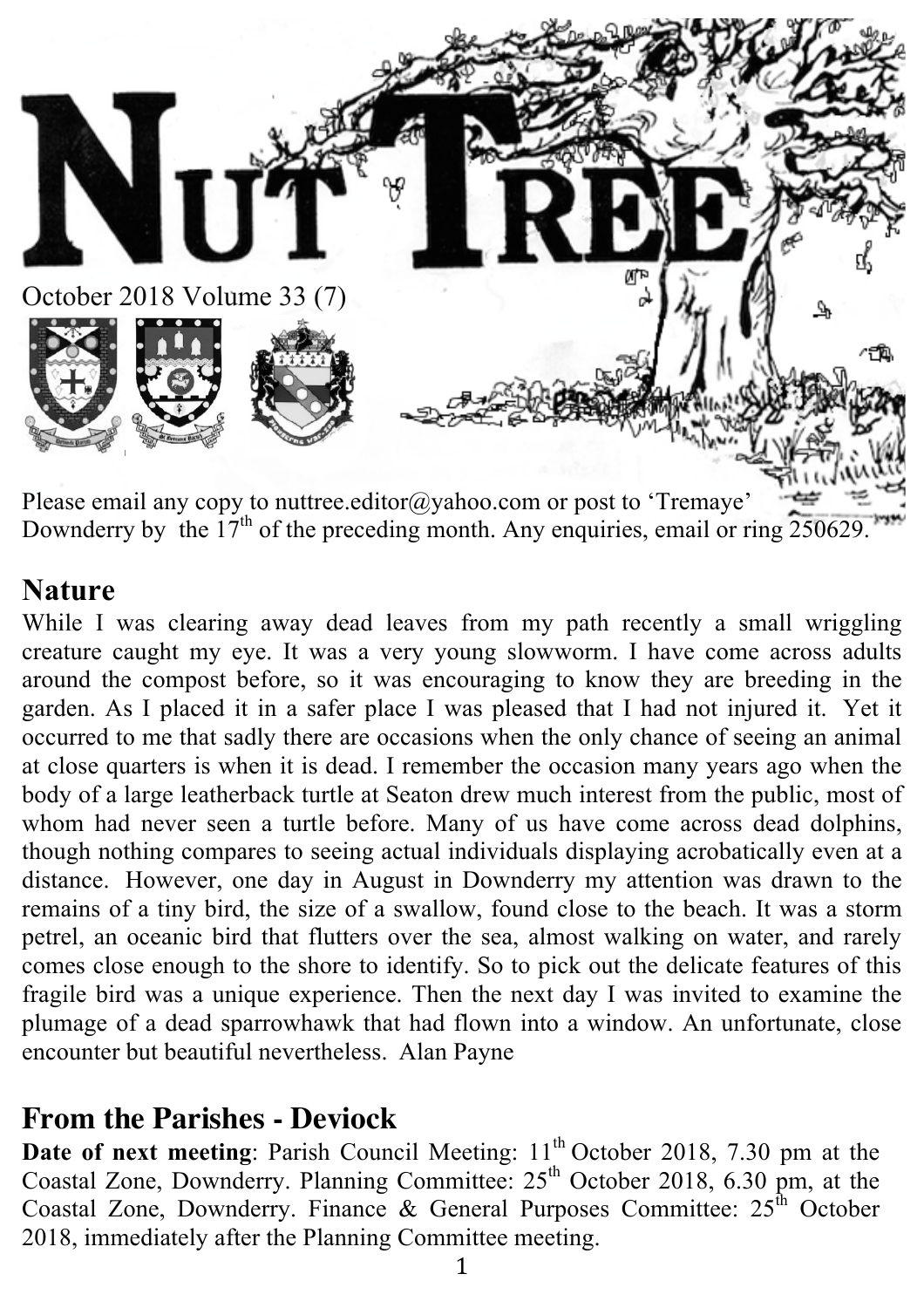#### **Downderry Memorial Gardens**

A group of gardening volunteers meet once a month on Saturday mornings  $10 \text{ am} - 12$ noon to help maintain and improve these gardens which are a great local asset. Please come along and join in for our last gardening morning in 2018 on 13<sup>th</sup> October. **Local Neighbourhood Plan** The draft copy is currently with Cornwall Council and awaiting comment. Meetings normally take place at the Coastal Zone, Downderry on the first Thursday of the month at 7.30pm. All are welcome to attend. The Deviock Parish Office is located at:- The Vestry, St. Nicolas Church, Main Road, Downderry PL11 3LE Tel. No. 01503 250 052 clerk.deviockpc@btinternet.com Opening hours:Wednesdays: 2 – 4 Thursdays: 9am – 12 noon Tim Pullin – Parish Clerk Check out: www.deviockparish.org.uk (Agendas and Minutes on the website)

#### **St Germans**

A meeting was held recently involving some Parish councillors, Jesse Foot (our Cornwall councillor), representatives of Cornwall county council, two members of the Safe38 committee and Highways England. Discussions revolved around actions to improve road safety and air pollution from Saltash to Trerulefoot and even further on down to Bodmin. A lot of work lobbying Sheryll Murray and other government ministers has been done, particularly by Jesse Foot and the Safe 38 group. There is a large sign in Tideford put up by the Safe 38 group and you are asked to collect a car sticker from The Eliot Arms, The Halfway House or RBL Tideford to keep the focus of this campaign going towards a hopefully satisfactory conclusion.

Continuing with traffic problems, the Parish is planning on holding a meeting in each of the wards, in which we will invite the local residents to discuss what if any are their concerns regarding for example, parking. It is hoped to hold these meetings sometime before the end of the year. Issues will be collated and the feasibility of implementing them reviewed.The repairs due to carried out at the St Germans play park starting on 10th September have been put back a week due to a shortage of the mulch needed to do the repairs.Finally, on the 3rd September, the RBL Tideford held a service to commemorate Merchant Navy Day; this was the second year it had been held to remember the lives lost by merchant seamen helping to keep the supply chain going during the wars. It was very well attended and included the Mayor of Liskeard. Teas and cake were provided after the ceremony for all those who attended.

## **St Germans Priory**

St Germans Priory welcomes you to the Jazz Rock Cafe on Saturday 6th October at 7.30pm with music from 'Miss Marlene'. This is an informal evening to enjoy smooth jazz-rock music in a relaxed atmosphere. Small savouries will be available and wine and fruit juice will be on sale. Everyone is welcome to come along and enjoy the music of 'Miss Marlene'. The musicians are: Tricia Rogan - Vocals, Geoff Clark- Keyboard, Felicity Clark - Tenor Saxophone and Flute, Mark Flack - Bass Guitar, Ray Marks - Drums. We look forward to seeing you. All Donations to the Priory Trust.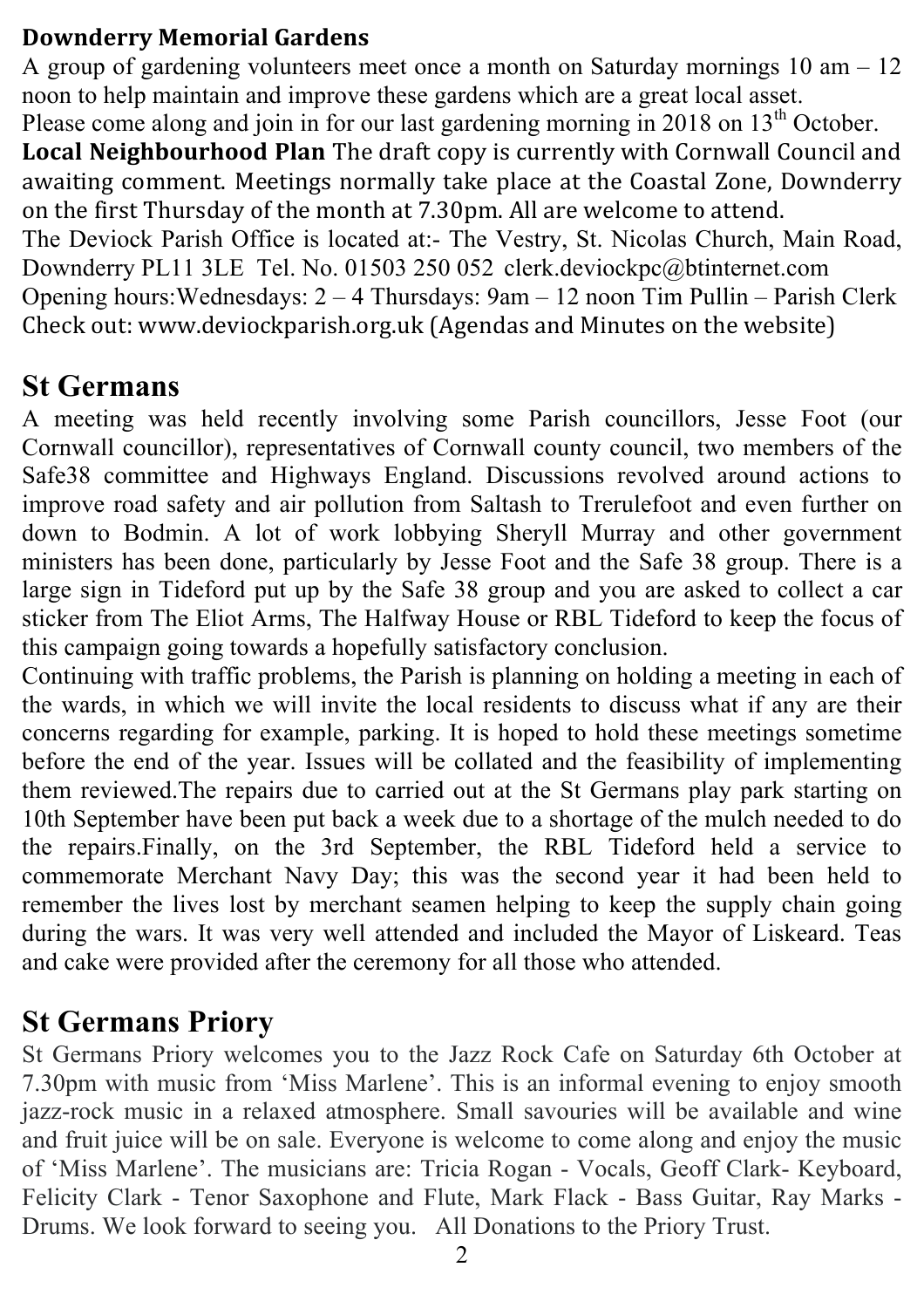# **News from County - Richard Pugh**

I have requested that Cornwall Council liaise with the environmental Agency (EA) to dredge the river under and around Hessenford Bridge. A considerable amount of silt and stones has accumulated and if left unattended could cause flooding during the winter. The responsibility for any dredging is with the EA so when I get further news I will report again.



Cornwall Council spends over £5m every year keeping the streets of Cornwall clean. This includes an army of over 200 workers and cleaning over 40,000 miles-almost twice the distance around the world- each year to keep our streets as clear from litter as we can. Despite this effort, according to the 2017 resident's survey, 23% of people in Cornwall are not happy with the cleanliness of the streets.

Despite the fact that littering is illegal and carries a fine of £150 some antisocial people are still dropping their rubbish. To tackle this problem we are asking people to join a movement and pledge to make a litterless Cornwall. We want people to bag and bin their rubbish or take it home and leave only their footprints in sand. Supporting the pledge shows you care about Cornwall and helps provide much needed support and shows others that litter is not acceptable. Council members also endorsed a motion about the proposed merger of Devon and Cornwall Police with the Dorset force, expressing severe reservations about the way in which the consultation on the merger has been conducted. The motion stated that Devon and Cornwall Police and crime panel had expressed serious concerns about the lack of detailed information available and in particular the lack of published evidence about the envisaged benefits of the merger. As a result there was little option other than oppose the proposed merger.

Recycling rates for the first quarter are up by three percent-42% against a target of 39%. In the first six months of 2016, the Council received 10,295 requests for recycling bags. In the first six months of this year, the Council received 18,662 an increase of over 80%. Recycling is now more prominent in people's minds and we know our residents value Cornwall as a beautiful place to live. We consider that the combination of these factors has generated a massive surge in awareness and demand for recycling bags. If I can help anybody with Council related issues please contact me on 01503 220768 or richard.pugh@cornwallcouncillors.org.uk



# **St Germans & District Garden Club**

In September we heard from Howard Wills about plants from New Zealand with a pictorial tour. Interesting to see similarities and differences with our own flora.

This month is our AGM on Wednesday  $17<sup>th</sup>$  October at 7.30pm in the Eliot Hall. Time to put forward ideas for future visits and evenings – an opportunity for new members to come and find out about us and join in with Wine and Cheese afterwards.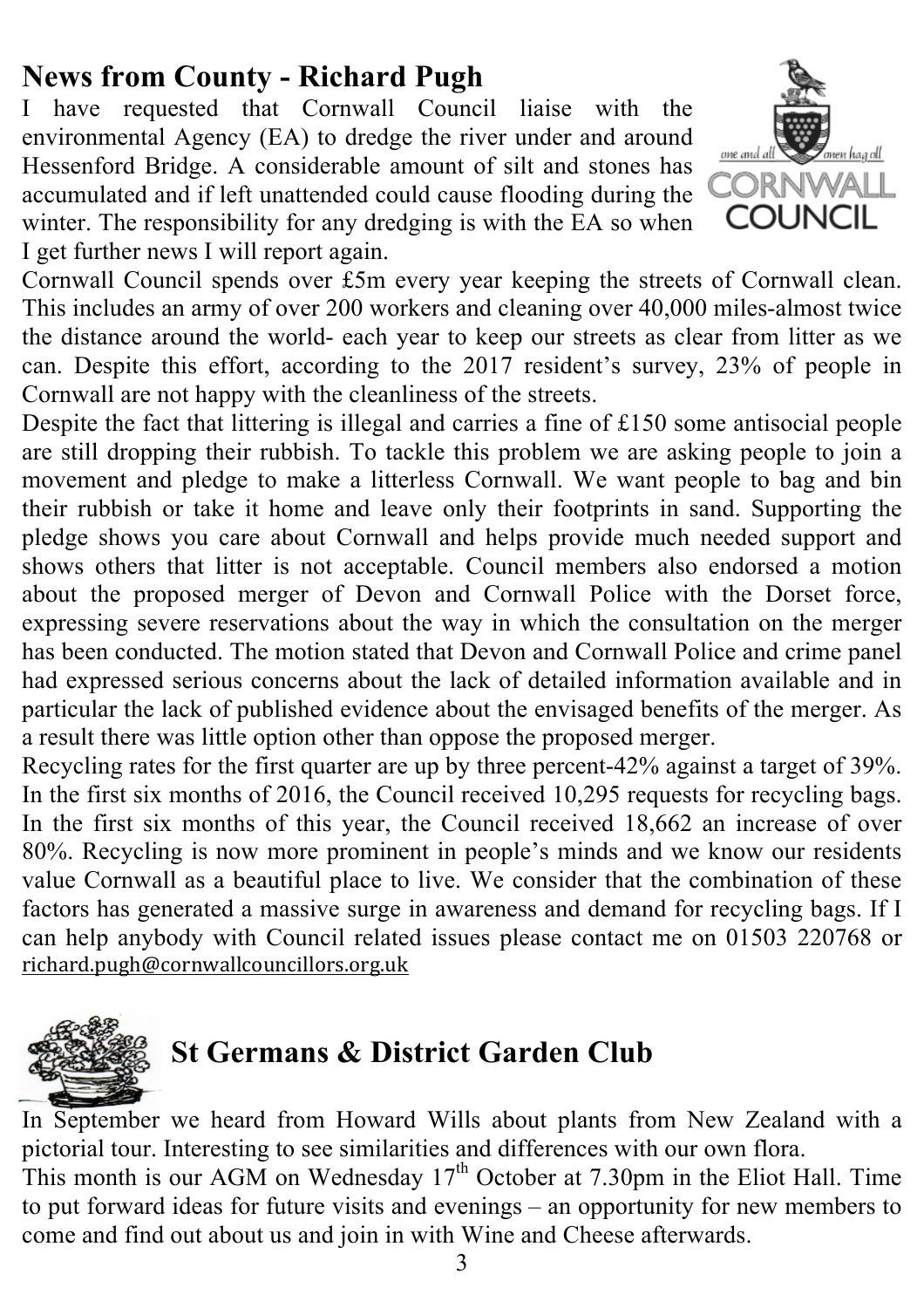## **Downderry and Seaton Village Hall**

The next **COFFEE MORNING** is on Tue  $9<sup>th</sup>$  Oct at 10.00am, the theme is currently a mystery, look out for the notices!, come along for a chat and a lovely morning. Saturday October  $20<sup>th</sup>$  is one of our favourites - The **BIG BREAKFAST** 10.00am-



1.00pm for your big plate of egg, bacon, beans, tomatoes, sausage, toast, tea or coffee, all for £4.95. It's starting to get wintery, so bring a few friends with you too, you can all enjoy the indulgence of a fry-up!….and browse the bric-a brac stall.

Downderry and Seaton Village hall are hosting folk Duo **NINEBARROW** on Friday 26th October, 7.00pm for 7.30pm, there will be a bar and raffle. Tickets are available from Booking form can be found on the facebook page – downderryandseatonvillagehall, from Monday 3<sup>rd</sup> Sept, and Booking Office is in the Village Hall, every Monday morning from 3rd Sept 10.30-12, cost £10.

Ninebarrow have their own innovative and captivating take on the folk tradition. They combine breath taking vocal harmonies and melodies, delivering original songs that are inspired and rooted in the landscape and history of the British Isles. As well as crafting unique and engaging original material, Ninebarrow also take a wide-range of traditional folk songs and rework them in their own, distinctive way. Not only exceptional singers and musicians, Ninebarrow are also equally passionate about the stories behind their songs - combining their music with history, folklore and storytelling

The **AUTUMN CRAFT FAIR** is being held on Sunday 28th October 10.00am-4.00pm, there will be wonderful locally hand-made crafts, with a mix of offerings such as aprons, scarves, jewellery, kiddies clothes, gift cards, chalk boards, soft toys, tissue covers, ornaments, cushions, and many more. They would all be great for that "Something Different" for a Birthday or Christmas present….or just treat yourself.

The entry is free. This is back by popular demand, as the last Craft Fair was very busy. If you want to display and sell your crafts, the tables are £10 each, please contact Sue at susanslyfield@btinternet.com, or 250811. The refreshments also went well, so we are adding the choice of sausage or egg sandwiches to the bacon sandwiches, along with tea and coffee, yummy! Why not make it a great outing, as we have the beach, rock pools and sea just a stones' throw away, in addition to the Coffee Shop and Pub, and there is also a car park opposite. Looking ahead…….. Sun  $4^{th}$  Nov – **TABLE TOP SALE**, for a table, contact Keith on 250412, or facebook downderryandseatonvillagehall. Full table £10, half table £5.00. 10.30-1.00, open earlier for setting up. Refreshments available - Tea/coffee/cake. Tue Nov 6<sup>th</sup> Coffee Morning

Fri 9th Nov, **Camp Theatre – Lord Arthur Savile's Crime**. Lord Arthur Savile, a wealthy young man, is blissfully happy as he approaches his impending marriage to Sybil but her mother, Lady Julia is less enthusiastic.

Adapted from a short story by Oscar Wilde this charming comedy is packed full of wit with a rich cast of character….watch out for posters/costs/tickets

The date for the Carnival Week **OPEN MEETING** has **changed** to Fri Nov 16<sup>th</sup>, this is open for everyone, in the Village Hall 7.30, new ideas welcome for the 2019 events. Sat Nov 24<sup>th</sup> Big Breakfast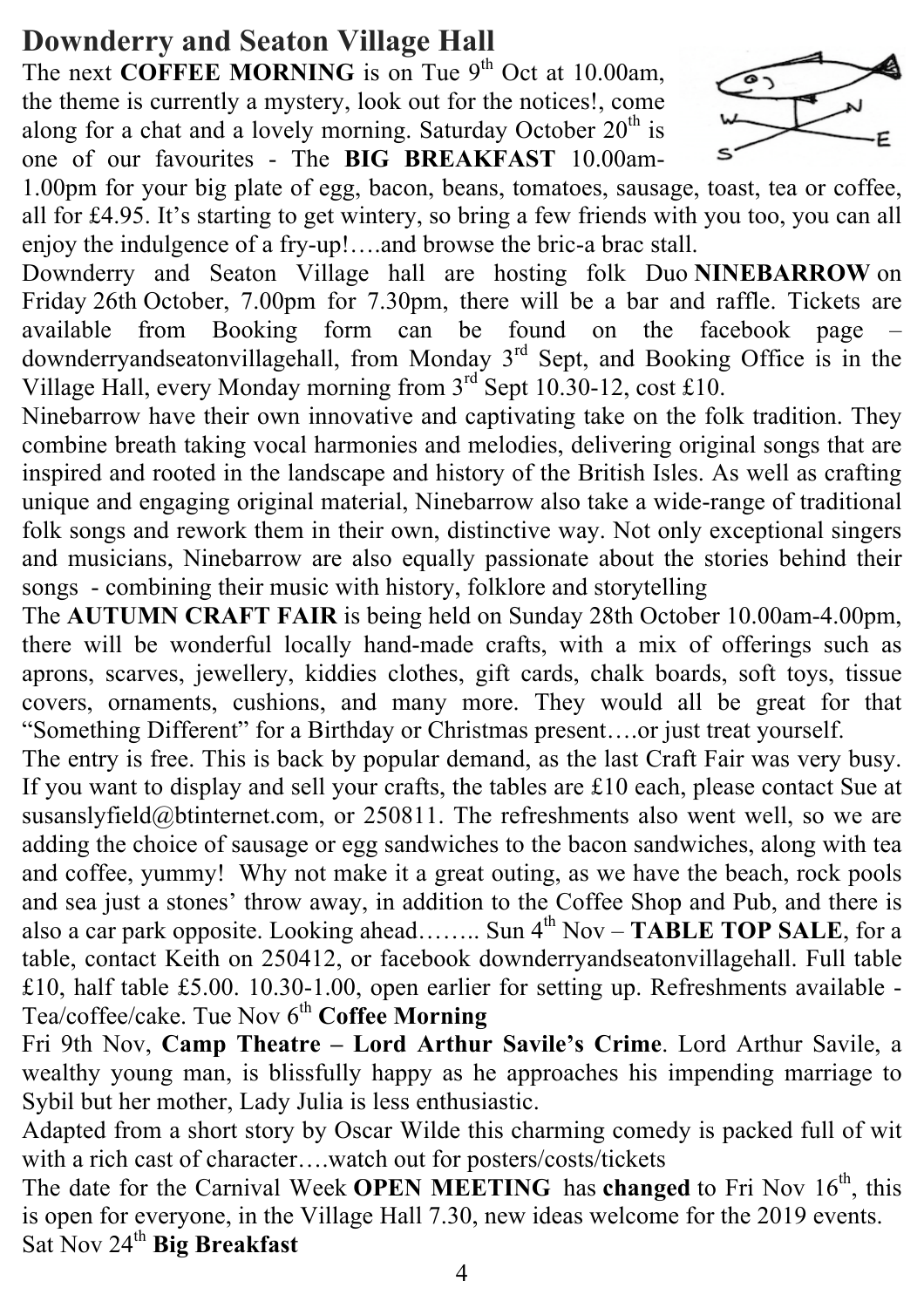

#### **2019 Carnival Week**

Village life - is it part of it, or just nostalgia? Is it an outdated event?

Would you miss it? If you, either as an individual or as a Village group, have some ideas on it's format, for new events, or are in any way interested

in the future of Carnival Week, come along to the OPEN MEETING in the VILLAGE HALL on FRIDAY, 16<sup>th</sup> NOVEMBER 2018 at 7.30pm

#### **Downderry and District Community Bus**

| <b>DATE</b>                                                            |    | <b>DESTINATION</b>                                              | <b>DEPART</b> | <b>LENGTH</b>           | <b>FARES</b>  |               |
|------------------------------------------------------------------------|----|-----------------------------------------------------------------|---------------|-------------------------|---------------|---------------|
|                                                                        |    |                                                                 |               | STAY                    | <b>SINGLE</b> | <b>RETURN</b> |
| OCT                                                                    |    |                                                                 |               |                         |               |               |
| <b>Tuesday</b>                                                         | 2  | Plymouth                                                        | 9.30 am       | <b>4 Hours</b>          | £2.60         | £3.80         |
| Wednesday                                                              | 3  | <b>EXETER</b>                                                   | 9.30 am       | <b>4 Hours</b>          | £5.50         | £7.00         |
| <b>Thursday</b>                                                        | 4  | Liskeard                                                        | 9.30 am       | 2 Hours                 | £1.80         | £2.50         |
| <b>Tuesday</b>                                                         | 9  | Plymouth                                                        | 9.30 am       | <b>4 Hours</b>          | £2.60         | £3.80         |
| Wednesday                                                              | 10 | <b>Tavistock Goosey Fair</b>                                    | 9.30 am       | return 3.00pm from Tavi |               | £5.50         |
| <b>Thursday</b>                                                        | 11 | Liskeard                                                        | 9.30 am       | 2 Hours                 | £1.80         | £2.50         |
| Friday                                                                 | 12 | <b>TOTNES</b>                                                   | 9.30 am       | <b>4 Hours</b>          | £4.00         | £5.50         |
| <b>Saturday</b>                                                        | 13 | <b>Trago Mills</b>                                              | $2.00$ pm     | 2.25 Hours              | £2.90         | £3.20         |
| <b>Tuesday</b>                                                         | 16 | Plymouth                                                        | 9.30 am       | <b>4 Hours</b>          | £2.60         | £3.80         |
| Wednesday                                                              | 17 | <b>TRURO</b>                                                    | 9.30 am       | 4 Hours                 | £4.50         | £6.00         |
| <b>Thursday</b>                                                        | 18 | <b>Liskeard</b>                                                 | 9.30 am       | 2 Hours                 | £1.80         | £2.50         |
| <b>Friday</b>                                                          | 19 | Coffee Morning + 300 club, Village Hall, 10.30-12.00 noon £1.00 |               |                         |               |               |
| <b>Tuesday</b>                                                         | 23 | Plymouth                                                        | 9.30 am       | <b>4 Hours</b>          | £2.60         | £3.80         |
| <b>Thursday</b>                                                        | 25 | <b>Liskeard</b>                                                 | 9.30 am       | 2 Hours                 | £1.80         | £2.50         |
| <b>Monday</b>                                                          | 29 | AGM, 7.30pm, D+S Village Hall, nibbles afterwards               |               |                         |               |               |
| <b>Tuesday</b>                                                         | 30 | Plymouth                                                        | 9.30 am       | 4 Hours                 | £2.60         | £3.80         |
| Nov                                                                    |    |                                                                 |               |                         |               |               |
| <b>Thursday</b>                                                        | 1  | <b>Liskeard</b>                                                 | 9.30 am       | 2 Hours                 | £1.70         | £2.30         |
| <b>Tuesday</b>                                                         | 6  | Plymouth                                                        | 9.30 am       | <b>4 Hours</b>          | £2.40         | £3.40         |
| <b>Thursday</b>                                                        | 8  | <b>Liskeard</b>                                                 | 9.30 am       | 2 Hours                 | £1.70         | £2.30         |
| Friday                                                                 | 9  | <b>TAVISTOCK</b>                                                | 9.30 am       | <b>4 Hours</b>          | £3.40         | £4.50         |
| <b>Saturday</b>                                                        | 10 | <b>Trago Mills</b>                                              | $2.00$ pm     | 2.25 Hours              | £2.70         | £2.90         |
| <b>Tuesday</b>                                                         | 13 | Plymouth                                                        | 9.30 am       | <b>4 Hours</b>          | £2.40         | £3.40         |
| Wednesday                                                              | 14 | <b>TRURO</b>                                                    | 9.30 am       | <b>4 Hours</b>          | £4.10         | £5.50         |
| <b>Thursday</b>                                                        | 15 | Liskeard                                                        | 9.30 am       | 2 Hours                 | £1.70         | £2.30         |
| <b>Tuesday</b>                                                         | 20 | Plymouth                                                        | 9.30 am       | <b>4 Hours</b>          | £2.40         | £3.40         |
| <b>Thursday</b>                                                        | 22 | <b>Liskeard</b>                                                 | 9.30 am       | 2 Hours                 | £1.70         | £2.30         |
| Friday                                                                 | 23 | <b>EXETER</b>                                                   | 9.30 am       | <b>4 Hours</b>          | £5.50         | £7.00         |
| <b>Tuesday</b>                                                         | 27 | Plymouth                                                        | 9.30 am       | <b>4 Hours</b>          | £2.40         | £3.40         |
| <b>Thursday</b>                                                        | 29 | Liskeard                                                        | 9.30 am       | 2 Hours                 | £1.70         | £2.30         |
| TO BOOK SEATS TELEPHONE DOWNDERRY (01503) 250118 Mon-Fri 9.00am-5.00pm |    |                                                                 |               |                         |               |               |
|                                                                        |    | Under 5's to be accompanied by a responsible adult.             |               |                         |               |               |
|                                                                        |    |                                                                 |               |                         |               |               |

At the coffee morning held on 21 st September, the draws were made for both August and September with the result as follows: August - 1st..no 125 Britta Ogle, 2nd.. no. 29. Rose Bird. 3rd. no 2. Sandra Watchman. September - 1st..no. 132. Tim Pullen. 2nd.. no 147. Jenny Mellor. 3rd..no 70 Shirley Wallace.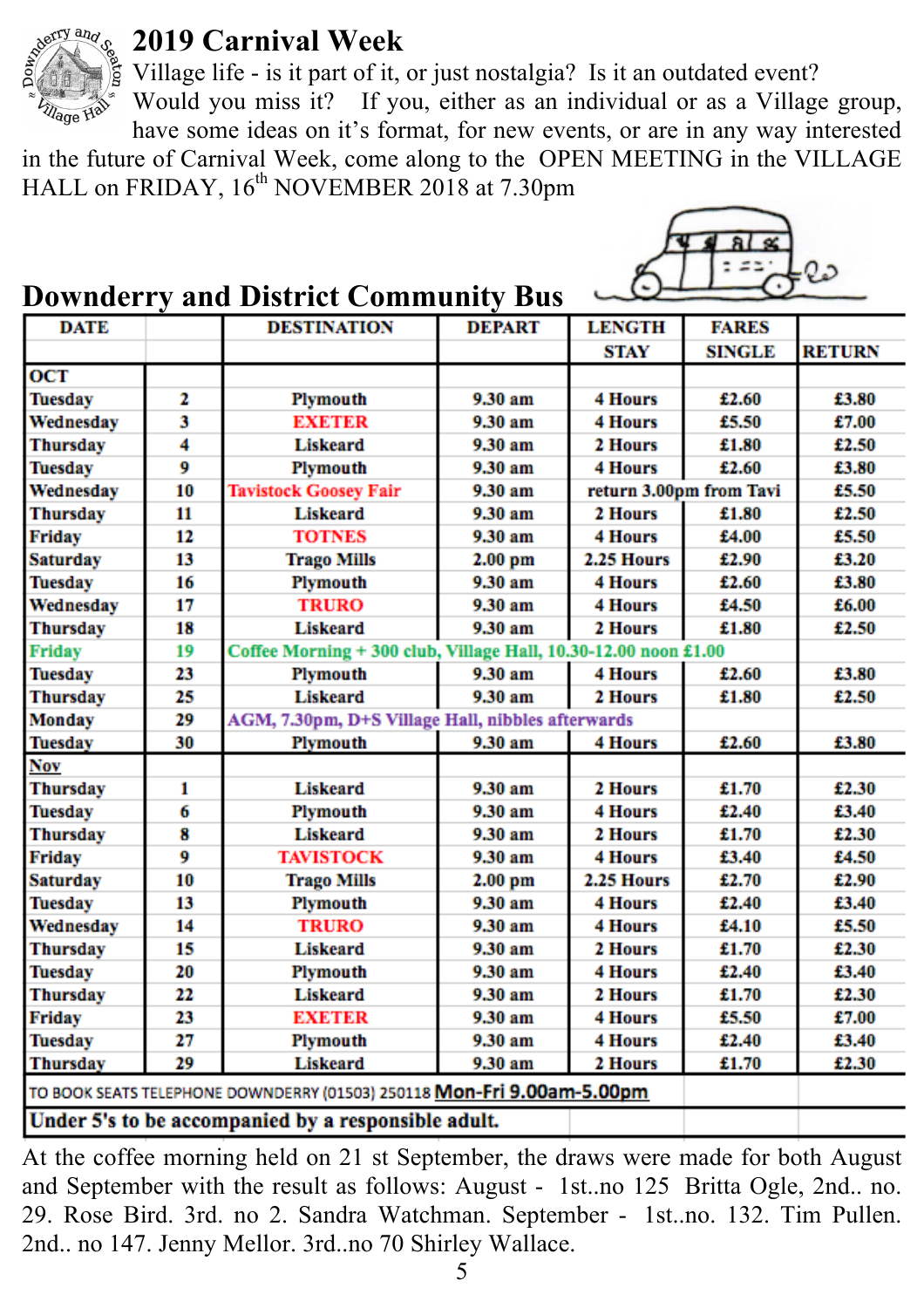# **Eliot Hall**

Community Centre, St Germans, Pasty and Pudding Lunch £5 Saturday 6th October 12 midday - 2 pm



Enjoy some autumn flavours at our Pasty and Pudding lunch - a range of pasty fillings (including vegetarian), plus apple crumble and a range of other puddings.

All welcome - warm up with a filling lunch as the weather starts to cool down.

#### **Hessenford WI**

This month we were delighted to welcome two local ladies, Kim Byles and Rose Bradley who told us about their walk along Hadrian's Wall. They did the walk over 6 days travelling from east to west. Kim, an ardent fan of history, found it very moving to think that they were standing where Roman soldiers had been nearly two thousand years before. Luggage was transported for them to each overnight stop in a range of farmhouses, b and bs and country house hotels. They enjoyed it so much they have a journey planned following part of The Way of Saint James in Spain. This time however they will be carrying their own luggage and staying in Youth Hostels. No doubt this will be a very different experience! We wish them well.

Our next meeting will be October 2nd in Widegates at 7 p.m.

"From Graduation to a Career as a Textile Artist" with Louise Nicholl.

## **Downderry WI**

It was good to get together again after our summer break.many members turned up for a farewell lunch for Jo, who was leaving the district.Good luck in your new home, Jo; we shall miss your cooking and needlework skills! This was followed soon after by our September meeting ; "Reflections of a Cornish Man" delivered with words and song by Geoff Davis. Our home-made cakes once again sold well at the church Soup'n'Pud lunch, giving a welcome boost to our funds.Thank you to those who faithfully contribute to and help with this. October brings our Members' Meeting -no speakerwhen we can discuss next year's events and put forward ideas of what we would like our WI to be and do.The more there , the better the discussion, so do please come along and join in ! 9th October at the Downderry Coastal Zone (the Chapel), 1.00pm. The Annual Council Meeting of CFWI will take place at Redruth on 17th October. Further info. Pat 250 161.

theWI

**Digital Photography workshop.** Downderry and Seaton WI in conjunction with Woolacotts of Liskeard are running a two hour evening workshop on using digital cameras on Tuesday 23rd October, 7-9pm at The Zone. Please contact Sue Dobinson, 01503 250 325 if you wish to book a place. This is an open workshop for anyone interested in discovering further the technicalities and creativity of their own cameras.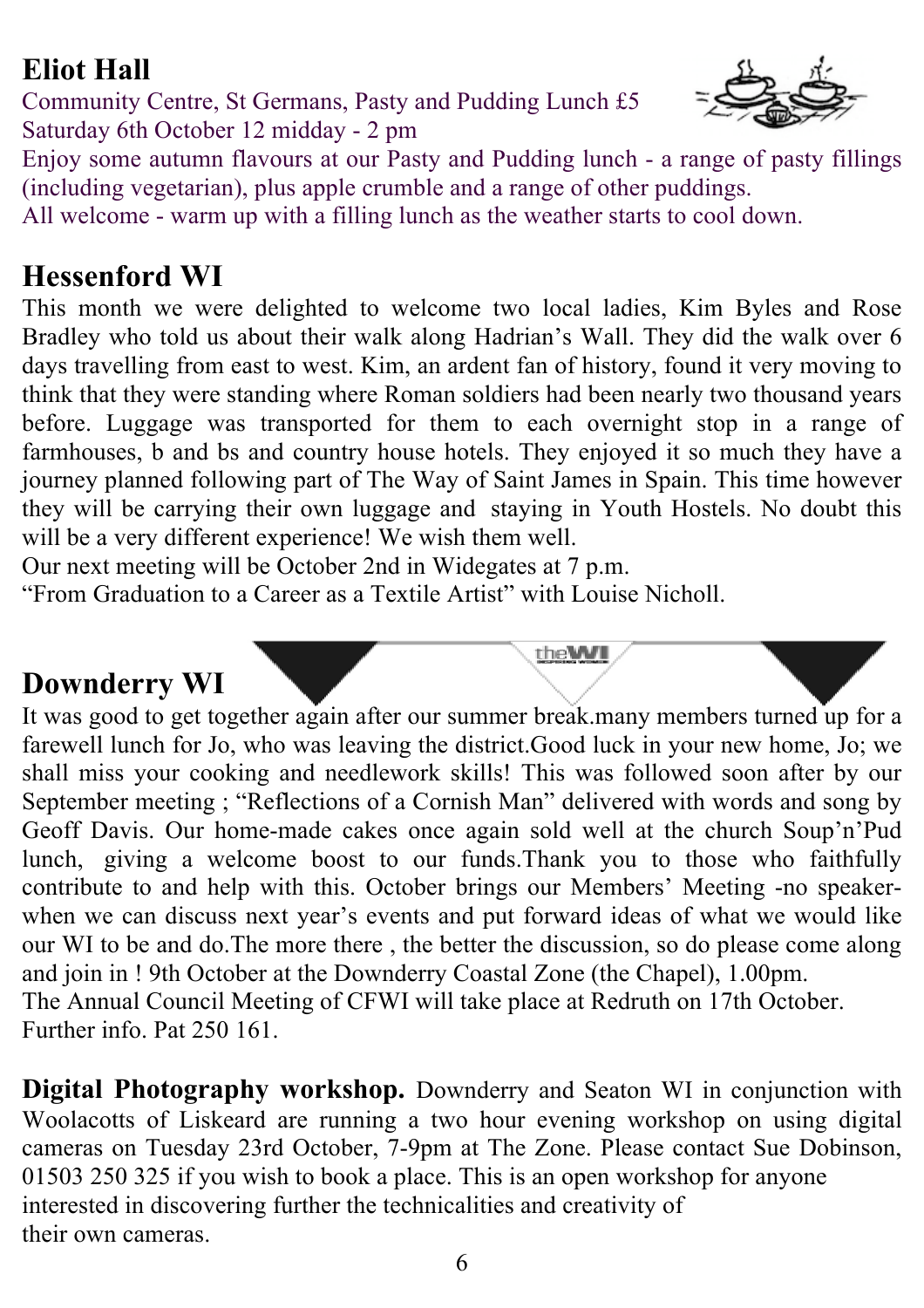#### **Hessenford News**

Hot off the press is the advance notice for the **Murder Mystery Evening**  being held in the Copley Arms raising funds for the **Institute Building,** next month not this month, on 17th November, so look out for further



information and flyers regarding tickets for the event soon to be announced and distributed. I don't know how many of you have hosted or attended one of these Murder Mystery Evenings at someone's home, but for this one you can get involved as 'an actor' or just take part as 'an onlooker' in the audience, the more people attending the merrier so please support this. There will be a delicious menu to accompany the event too, thanks to Mike & Di and their team. Lots of you had ideas of what should be done with the building so it will be great to get an update on what decisions have been taken on the next steps in the plans regarding the Institute and the committee can give you the low down. It was lovely to see **St Anne's Church** full for the Christening of Izach Jonathan and both Sasha Pearce & David Watters, who took the service, said what a lovely atmosphere had been created in the church by all the family  $\&$  friends, so thank you all for being so supportive. We look forward to having more Christenings taking place there. It was also lovely to see the church decorated for the Harvest Festival**,** & we enjoyed a delicious Bring & Share Lunch together too. Thank you to everyone who helped & contributed to this Parish Event. We'd like to send our **Best Wishes** to Mary Bosworth & Sue Salt who have needed some extra TLC lately & thank our NHS for looking after them. Look out for Mark, Petra, Jamie & Jack's gorgeous new addition to the village's pets called Kìlian, named after a professional sky & trail runner, ski mountaineer & long distance runner. He's not out on the trails with the family yet but they'll no doubt have him out on training runs with them soon! Enjoy your Hallowe'en, however you celebrate it, but don't forget to stay safe while you do your trick & treating. Please keep looking for the ducks that are still AWOL, they haven't paddled out into the open yet & we don't want them heading out to sea!! And finally don't forget to contact me, Fran, if there's anything going on that needs a mention, I'm always glad of a bit of news from the grapevine. **Gardening tips of the month:** Don't forget to keep spending those pennies on Alison's table. Divide established rhubarb crowns. Cut back perennials. Divide herbaceous perennials. Move tender plants, including aquatic ones, into a greenhouse or conservatory. Plant out spring cabbages. Harvest apples, pears, grapes & nuts. Prune climbing roses. Finish collecting seeds from the garden to sow next year. Mow lawns & trim hedges. Renovate old lawns or create new grass areas by laying turf. **Thought for the Month:** In a world where you can be anything BE KIND *[Anonymous]*. Sorry that the September Birthday people didn't get a mention but I got edited! **Dates for your diary/calendar: Open Mic Night, Wed 3rd Oct for all you budding musicians, Copley Arms Hessenford; Polperro CIC Fun Day, Sun 7th Oct, Big Green Polperro; Eden Marathon & Half Marathon, Sun 14th Oct for all you runners out there; Menheniot Firework Display, Sat 27th Oct at 5pm; Glass Shack Christmas Decoration Workshops, various dates in October. Advance Notice for the Murder Mystery Evening on 17th November in the Copley Arms.**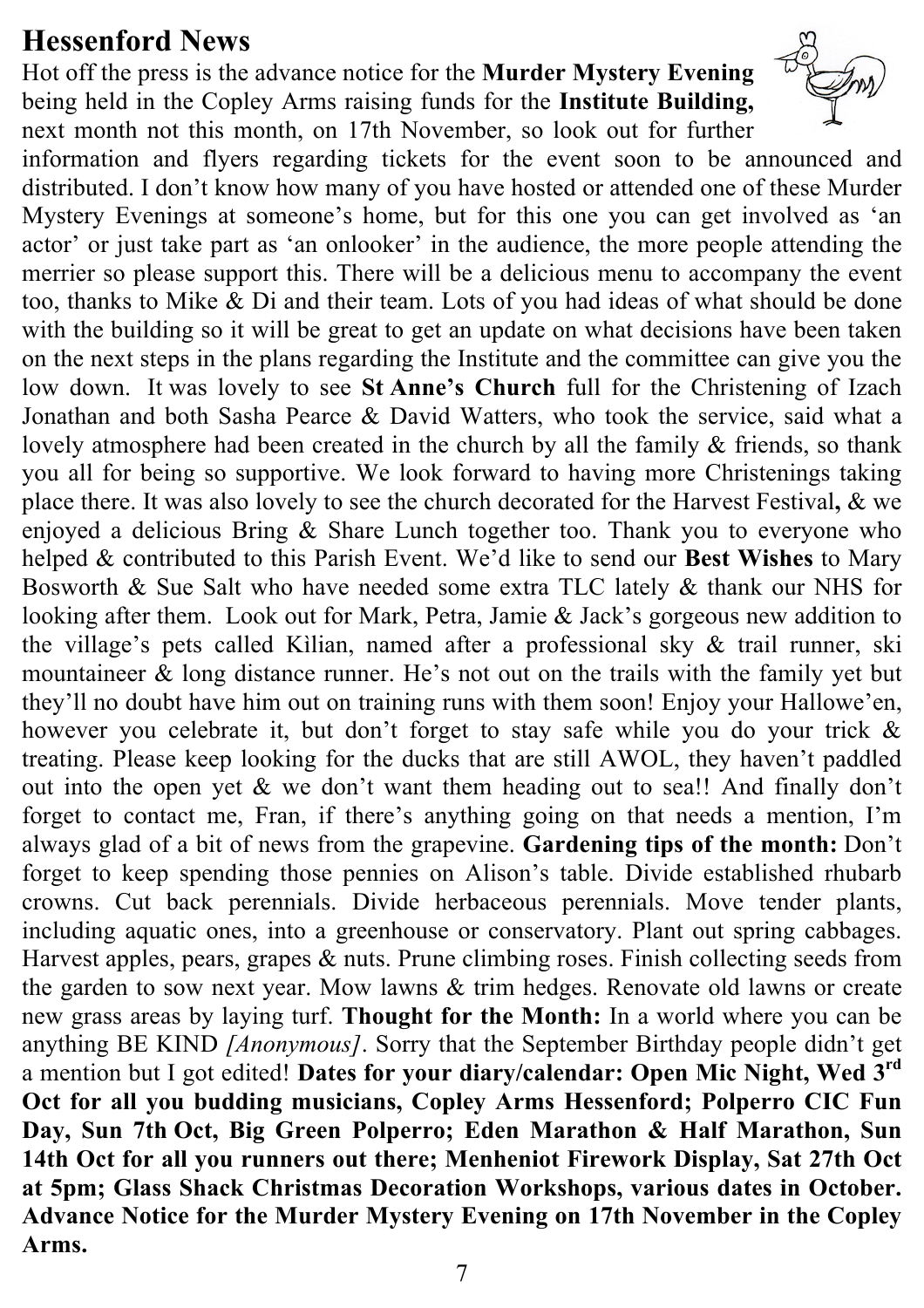# **Cornwall Hospice Care**

Good to see so many of you last month. The next **BAKED POTATO LUNCH** will be on: **Thursday 11th October** 11.30am -1pm £5



# **St Germans Thursday Club**

Our October programme begins on the 11th October with MUSIC!

Lizzy Stroud will entertain us with some songs we can all join in! ... and... be prepared for surprises. If you love a good sing-along, and who doesn't? then this is for YOU. Members and visitors, come and bring a friend or neighbour; There will be refreshments and a raffle.

- 2:30 pm Thursday 11th October in the Eliot Hall St Germans

On Thursday 25th October, we will go to the Otter Nursery in Brixton (Plymstock). The bus will pick us up from the Triangle St Germans at 10:30 am. If you booked for this trip (previously postponed from 13th Sept), or if you now would like to join us, please contact Angela Williams (01503-230145).

We welcome you to drop in to one of our afternoons, to become a member, and to suggest activities you'd like the club to organise. The membership fee and the cost per trip are most reasonable. Don't tell anyone but I'm trying to bring along the oddest, most useful and beautiful item for the raffle... see you on the 11th or 25th! Further information from our chairperson Jenny Putt (230766)

Report by Sue Cousins (230106)

## **The Zone - A Fresh Expression of the Methodist Chuch in Downderry The Chapel by the Sea**

The service for October will be Sunday 7th October at 3pm. This will be out Harvest Festival Service. It will be taken by Mrs Barbara Snowling from Crafthole. Please can we have gifts that can be given to the food bank at Saltash. There will be refreshments after the service. We welcome everyone to join us.



# **Save the Children**

Coffee Morning/Soup/pud lunch Friday October 5th 10.30-1pm

Save the Children will be rolling out the home made sumptuous soups, cracking cakes and rocking rolls again on Friday 5th October in Downderry and Seaton Village Hall. Along side will be Christmas cards, plants, and preserves as well as stocking fillers and bric a brac. There may be a few random table tops in there too, if you would like to book a table please contact Chris Wiseman on 250614. See you there Friday 5th!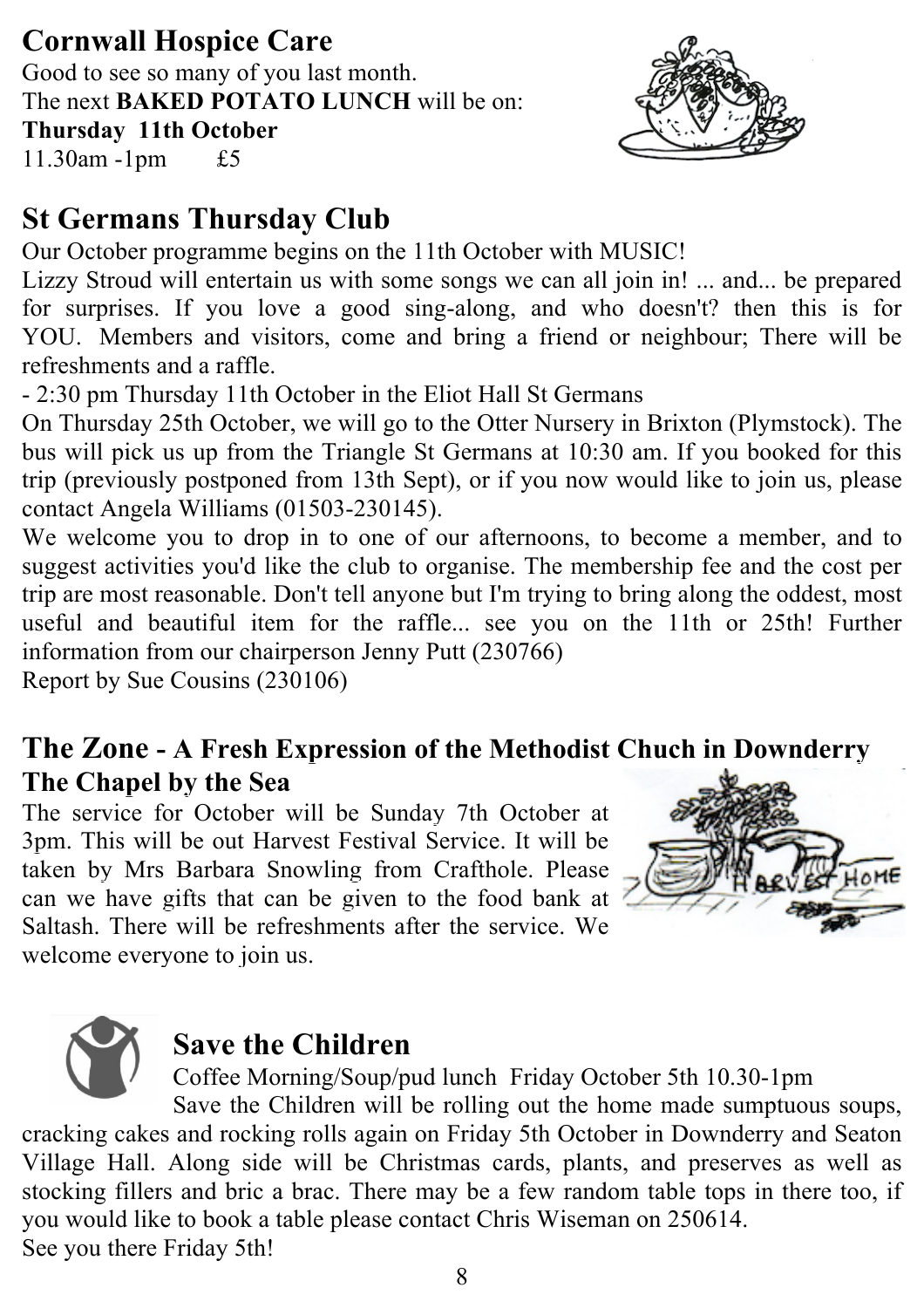## **Citybus**

The Management Team from Plymouth Citybus will be holding a Public Meeting at Seaton on Wednesday, 10 October at 12.00 Noon to allow locals to voice their opinion as to the Service they require. Nigel, 01503 250249.

# **St Germans and District Twinning**

Our AGM is on 9th November at 7.30 pm at Polbathic Hall to talk about this years activities and hold an open forum for members to put forward ideas for the future. Hopefully as many members as possible can come along for cheese and wine. We'd like members and friends to send in any photographs that they have of any of the events we've held over the past year. We plan to show a slideshow of these pictures at the AGM, and also give a prize for the 'best overall photo' (according to a committee vote), which will be judged at our October meeting. Please send any photos you'd like to share to any of the committee by 20/10/18. We always welcome new members.

# **Seaton Butterfly Garden**

We had a good turn out for the working party day, a big thank you to all of those who came to help. Andy and his pickax did a good job of some of the stubborn weedy shrubs and willow that seems to have

seeded and spread, and the garden is definitely looking better. Thank you to the new residents who moved into the house next to the gardens, the big side hedge has been nicely trimmed. The sign has had some TLC, it's had some lovely oil treatment, and the words are now highlighted, so it now looks like a "proper" sign for the gardens. Mon Oct 8th - the second Monday of the month, is the next working party, but you can come along any dry Monday your're feeling fit.

Don't worry if you don't know anything about gardening, and struggle to dig the persistent weeds, there's always things that need cutting or snipping back. If you could bring your own gardening gloves, and any portable gardening implements, it would be good, though I always have a few extra implements. Thank you all . If you think you might be able to help, but are not sure, give me a call, Heather 250293

# **Open Hearts Open Borders**

Please donate food, baby and hygiene items in particular. Also new socks and pants, clean clothing items, and and tents, tarpaulins, rucksacks or good working bikes. All are being collected to be shipped to refugees in Greece and France. Annual gift box appeal is also now underway. Please contact Lizzie at Haparanda or Biddy in Coombe Park for collection points. Many thanks.

Christmas boxes for refugee children in Greece Needed : shoe boxes, toys, pens, notebooks, paints, toothbrushes, paste, soap, shower gel, new pants socks and PJs, wipes. Further information from and donations to Chris Wiseman 250614. Local 'packing' session in St Nicolas Church on November 9th. Look out for posters...



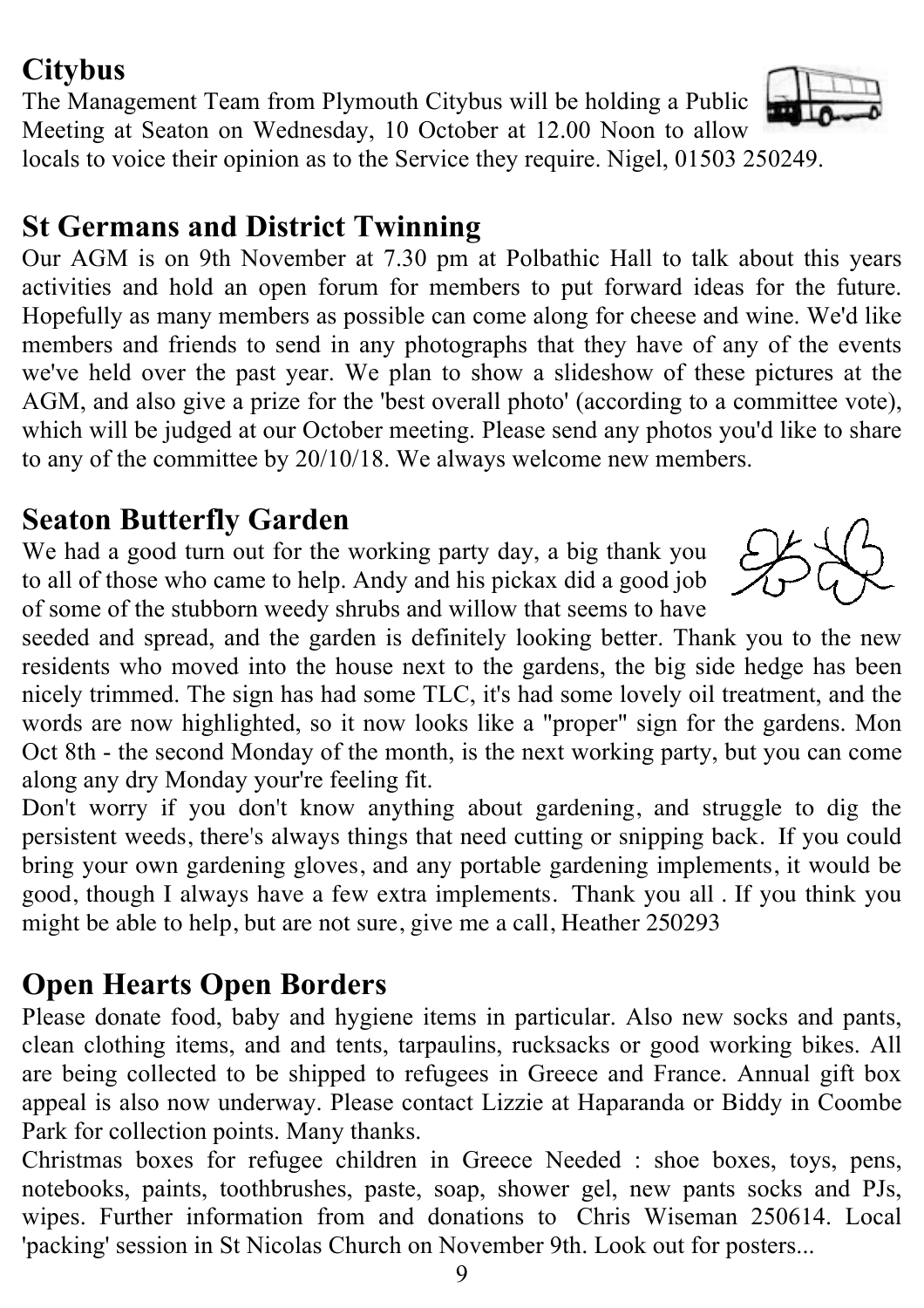## **Tamar Valley's Outstanding Natural Beauty – the next 5 years**

The Tamar Valley Area of Outstanding Natural Beauty (AONB) team invites you to share your thoughts  $\&$  ideas, as they move towards the next 5 years in conserving  $\&$ enhancing this special landscape.

Meet the team at one of the following venues, or if you'd rather make your views known from the comfort of your own home, please visit www.tamarvalley.org.uk from mid-September until 16<sup>th</sup> November 2018.

Tamar Trails Centre, Gulworthy - Saturday 22<sup>nd</sup> September, 9:30am - 3pm Tavistock Town Hall - Saturday  $29^{th}$  September,  $10am - 2:30pm$ Buckland Monachorum Village Market - Saturday 13<sup>th</sup> October, 10am - 12noon Milton Abbot Village Hall Coffee Morning - Saturday 27<sup>th</sup> October, 9am - 12noon **Eliot Hall, St Germans** - Saturday  $10^{th}$  November,  $10am - 2pm$ 

Other venues may be added throughout the consultation period, so please keep an eye on our website www.tamarvalley.org.uk and Facebook page (TVAONB).

Hard copies of the Plan will also be available to view (towards the end of September) from libraries and Parish Council offices throughout the Tamar Valley, as well as the Tamar Valley Centre at Drakewalls. Chair of the Tamar Valley AONB Partnership, Cllr Neil Burden, explains; "There is a requirement that local authorities review and produce a management plan for each AONB in their area every five years. In order that we deliver this statutory responsibility and as a basis to receive the Defra grant we, the Tamar Valley AONB Partnership, have over the last few weeks produced on behalf of the local authorities a draft plan and now share this plan for public comment. Cllr Burden continues; "We have always been very grateful for the support we receive and once again ask that as many people as possible have their say. Do come along to the events listed or visit our website to add your comments". Corinna Woodall, Tamar Valley AONB Manager, says: "It is vital that we set out the priorities for the Tamar Valley AONB now, especially with a once in a lifetime government review of protected landscapes and an opportunity for new approaches post-Brexit. We really welcome the opportunity to hear from those who live and work in our landscape". Let the AONB team know what you think about the Draft Plan. Completed consultation forms will be put into a draw for a chance to win a £75 gift voucher to spend on Tamar Valley produce through the Tamar Valley Food Hubs (www.tamarvalleyfoodhubs.org.uk), or a Cream Tea for Two at National Trust's Cotehele. For further info please contact the Tamar Valley AONB team on 01822 835030 or email enquiries@tamarvalley.org.uk

## **Christmas 2018**

Are you wondering what you will be doing for Christmas Day? How about joining Jean, Anne, Sandy and Maggie for Christmas Day lunch



and afternoon festivities, at a local community venue (to be arranged). More details to follow next month. Email magiluvs2sing@gmail.com 07929930584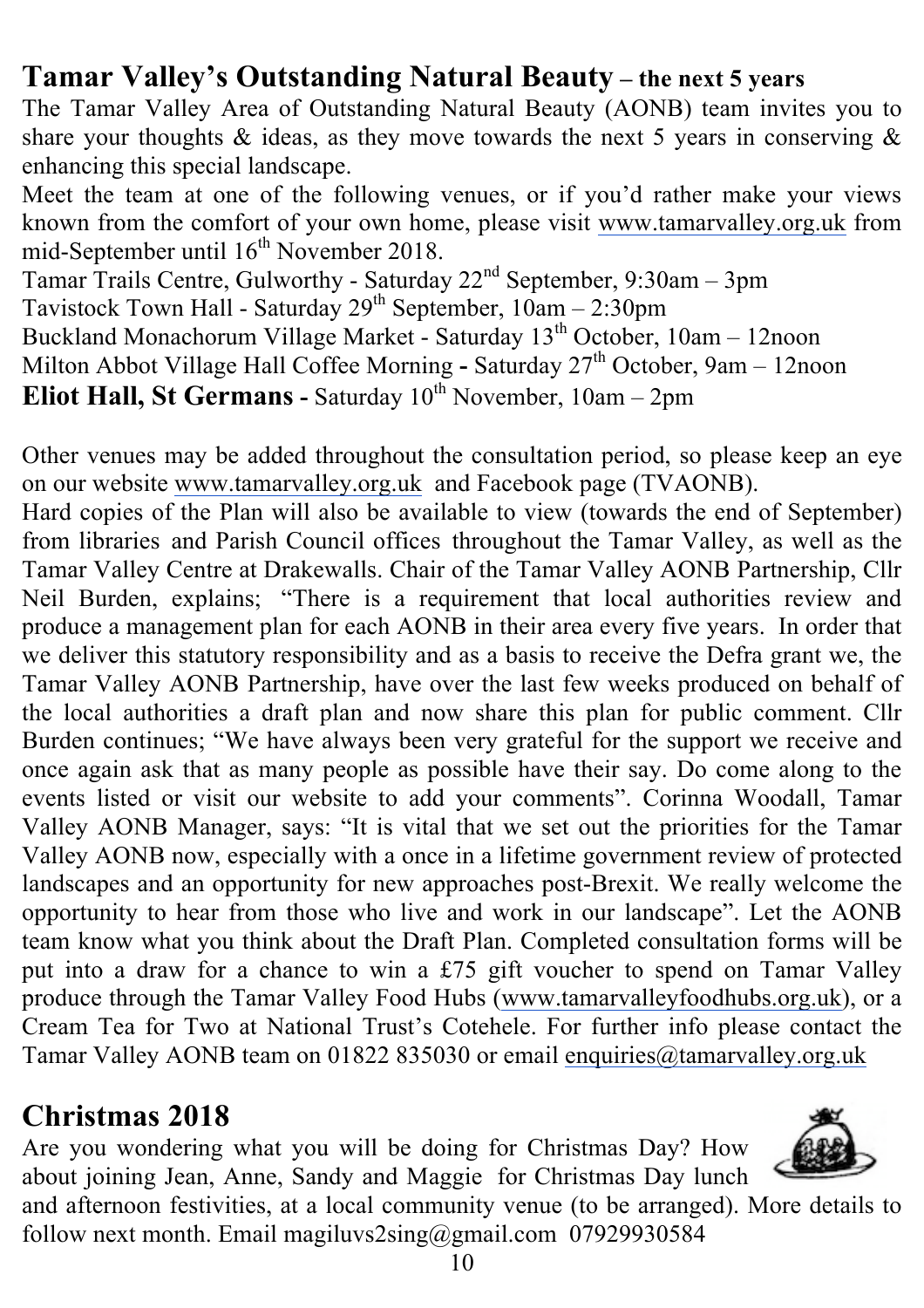# **Mustard Seed Property**

#### **helping adults with learning difficulties in Cornwall**

Mustard Seed Property (MSP) launched an exciting new community share offer in March 2018, which seeks to raise funds to purchase a residential property in Cornwall that will provide a supported home for vulnerable adults with learning disabilities.

MSP was set up in 2007, by residents of Cornwall intent on providing the right support for individuals that need it. Back then we raised £300,000 and bought an old bed and breakfast and positively changed the lives of five families. Ten years on, this property has been through a number of iterations and is now used by St. Petroc's Society as a supported house for former homeless individuals.

To date we have raised £294,300 of our £300,000 target, through promoting the offer to the general public and Foundations, using our existing contacts and social media. MSP is inviting you to take the opportunity to invest in this offer, which will extend the world-renowned Cornish hospitality to the most isolated and at-risk individuals in the local vicinity. To find out more please visit our crowdfunding page: https://www.ethex.org.uk/mustardseed

and website: http://mustardseedproperty.co.uk Follow us on Twitter and Facebook - @MSPCornwall

#### **Letters...**

#### **Thanks**

I would like to thank everyone for their cards and warm wishes on the death of my dear husband Ken Baylis. Your support has been a great help and comfort to me. Margaret.



#### **Thanks**

I would like to thank the people of St German's and the Community Shop for enabling £65 to be collected for #CRY4TOM during July. Ann Demaine



#### **Dog Mess**

Our private car park has had a major refurb and now is looking rather smart but on a downward note it appears that a very inconsiderate dog owner is letting their dog into our private car park so it fouls the area behind the wall/fencing adjacent to the garden of the house on at least 7 occasions (you know who you are ). This disgusting behaviour gives good dog owners who clean the

mess from their dogs a bad name. May I remind you that is an offence not to clean up any mess left by your dog.If you continue with this disgusting action I shall report this matter to the police and also regarding trespass onto private land.

A Very Angry Resident of Seaton Court.